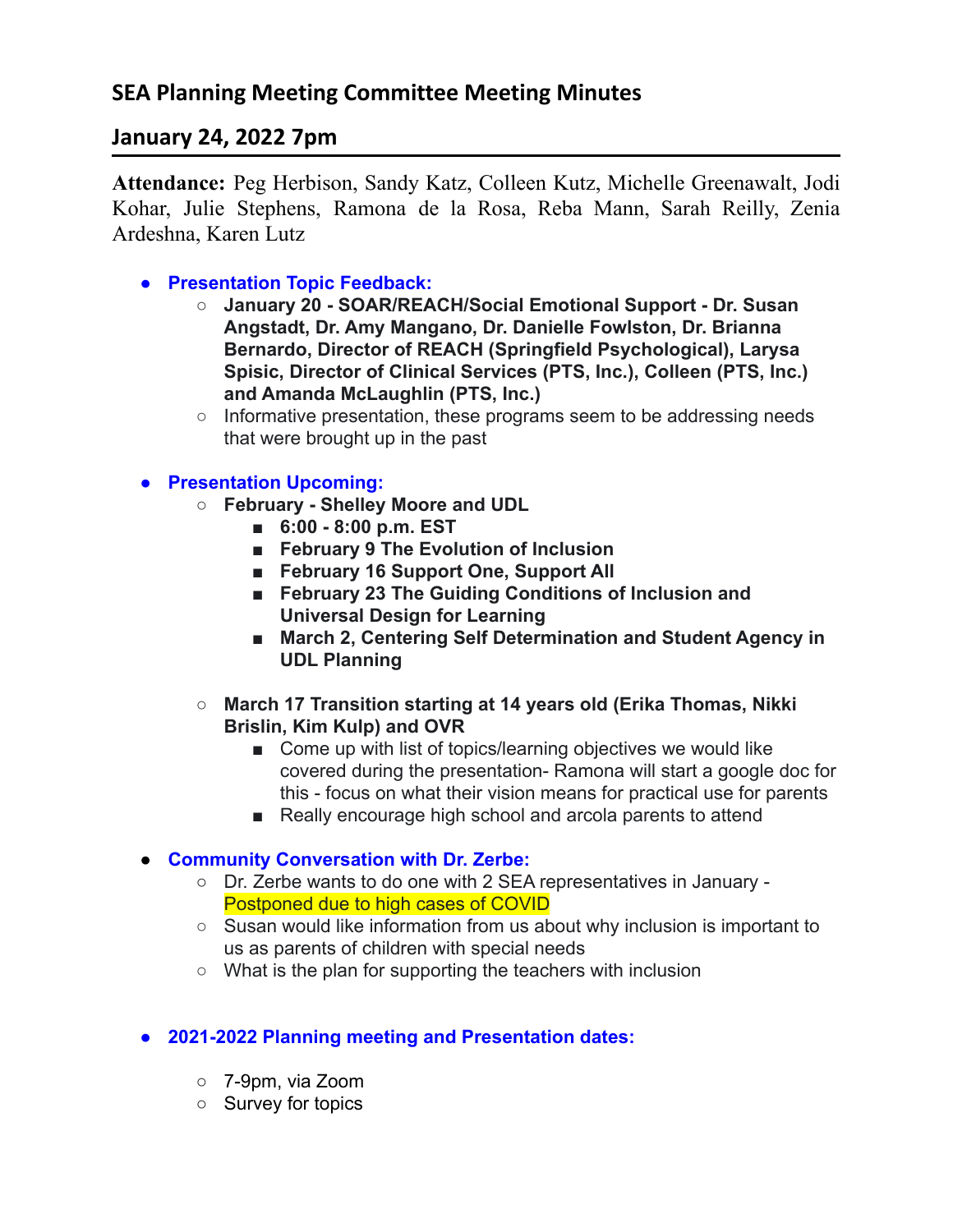- Possible presentation dates: 1/20, 2/17, 3/17, 4/20, 5/19
- Planning committee meeting dates: 1/24, 2/28, 3/28, 5/2, 5/23, 6/27 - plan meeting at Evansburg Winery for Spring dates Let's select a date!- 5/23: Sarah will contact them to see if we can meet there on 5/23, 6-8ish
- **○ ESY Kate Metcalf/Maria Winters- Peg**
	- Will see if they can do 4/20 because they need a Wednesday night
- **○ Spring Social Event (set a date, Kelley Ludwig)**
	- **■ Yoga with Aim High -** Sandy will follow up with Kelley
- **○ Inclusion (Full Circle) (confirm date in May?)**
	- Susan wants to come back to present about inclusion in the district and how it's going

#### **Additional possible topics:**

- **○ SS/SSDI/Waivers with Bruce H. Sham- Colleen**
- **○ Alternative treatments/therapies- possibly Theraplay speakers Peg**
- **○ Sensory integration/issues- Peg**
- **○ Wrap around services/ behavioral services**
- **○ Executive Function**
- **○ Ask the Attorneys possibly have Lily organize this again**
- **○ Think college**
- **○ Healthy Relationships for special needs- Lynn Medley might know someone or Autism Society of America or Autism Speaks - Ramona**
	- Ramona has some names but wants to get more information-she will see if she can observe any of their presentations
- **○ Digitability- Ramona** a curriculum-based transition program that could be added at the high school- Sandy will pursue this with Dr. Angstadt
- **○ Tech Owl- Ramona** put up on SEA Facebook page as a resource
- **○ IEP basics PEAL?**
- **● Home and School Meeting coverage- talking points are sent out by Sandy and Peg**
	- **○ If no one at the school can attend your meeting, let the group know to see if someone else can cover it.**
	- **○ High school-**
		- **■ Sandy, Peg, Karen, Colleen, Ramona, Michelle, Reba**
		- **■ 2nd Thursday alternate am and pm option to Zoom**
	- **○ Arcola-**
		- **■ Kelley, Zenia**
		- **■ 2nd Thursday alternate am and pm**
	- **○ Skyview-**
		- **■ Kelley, Jodi, Reba**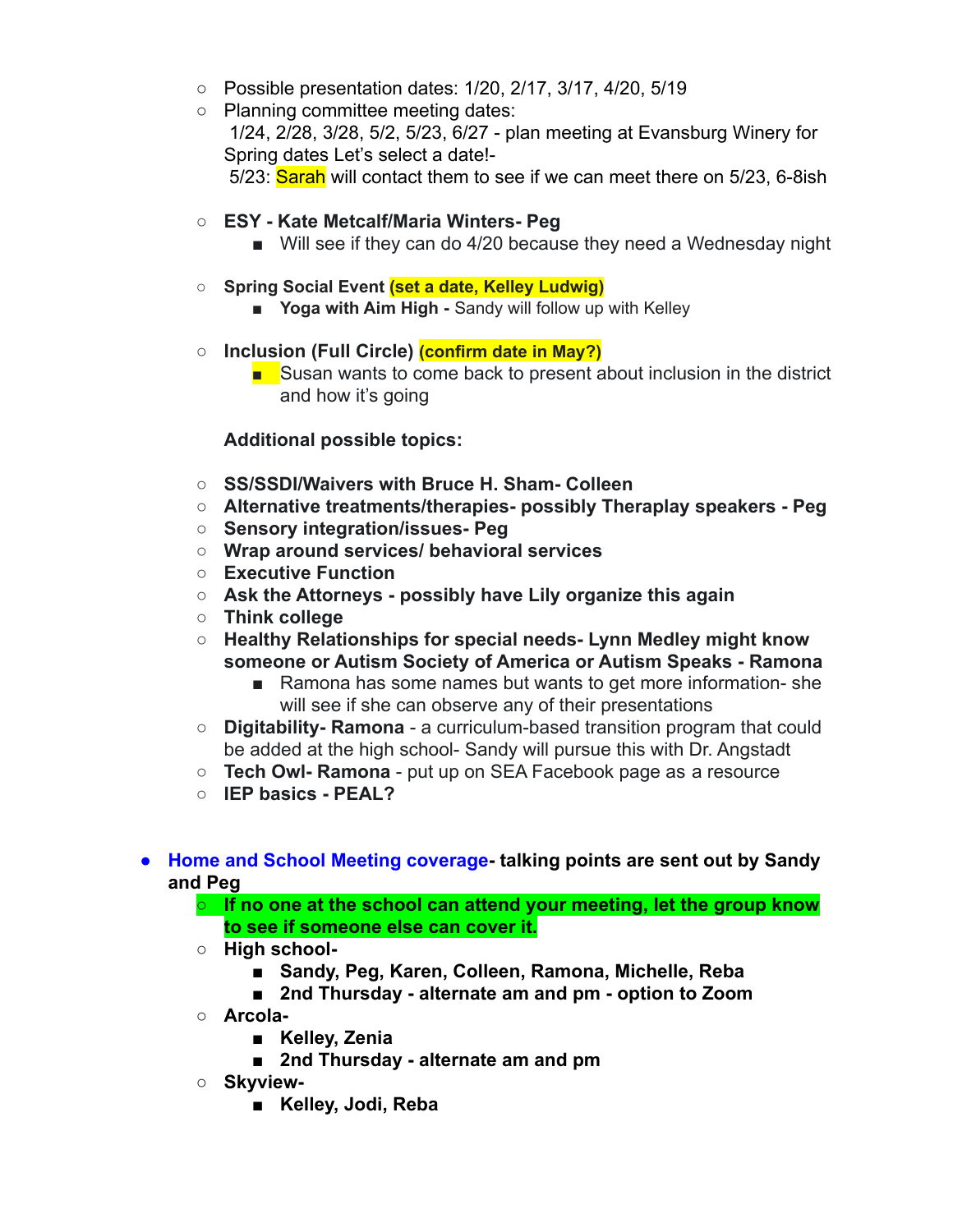- **■ 1st Thursday all pm option to Zoom**
- **○ Arrowhead-**
	- **■ Zenia -pm only, Leslie**
	- **■ 1st Monday- alternate am and pm**
- **○ Eagleville-**
	- **■ Jodi, Sarah**
	- **■ 2nd Wednesday- alternate am and pm**
- **○ Woodland**
	- **■ 1st Wednesday- all pm**
- **○ Worcester-**
	- **■ Julie**
	- **■ 1st Wednesday all pm Zoom**

## **Updates:**

- **● Best Buddies**
	- **○ Graduation ideas -** purple Best Buddies sash at graduation for all members
	- **○ Arcola best buddies?**
- **● Unified Sports Track & Field Update**
	- ❏ Unified Club meetings

## **Budget:** Michelle, Treasurer

- Our SEA balance is \$2,446
- plan to contribute to the PA Inclusion Collective series again probably \$500

## **Fundraiser Ideas:**

- Clothing collection Karen
	- Clothes would be dropped off at the high school cafeteria on Friday night and Saturday morning and the truck would pick them up on Saturday at 11
	- Scrap this idea because there are minimum numbers of bags needed - 250+
- Yoga with Aim High (Kelley Ludwig) Possibly hold a yoga session that people pay to attend or a social event
- Maureen Stanko performance
- **○** Moe's Box dinners?
- Collegeville Bakery Pizza Kits Zenia
	- They sell at \$10 and we sell for \$15
	- they need 2 days notice
	- no pick up on the weekend